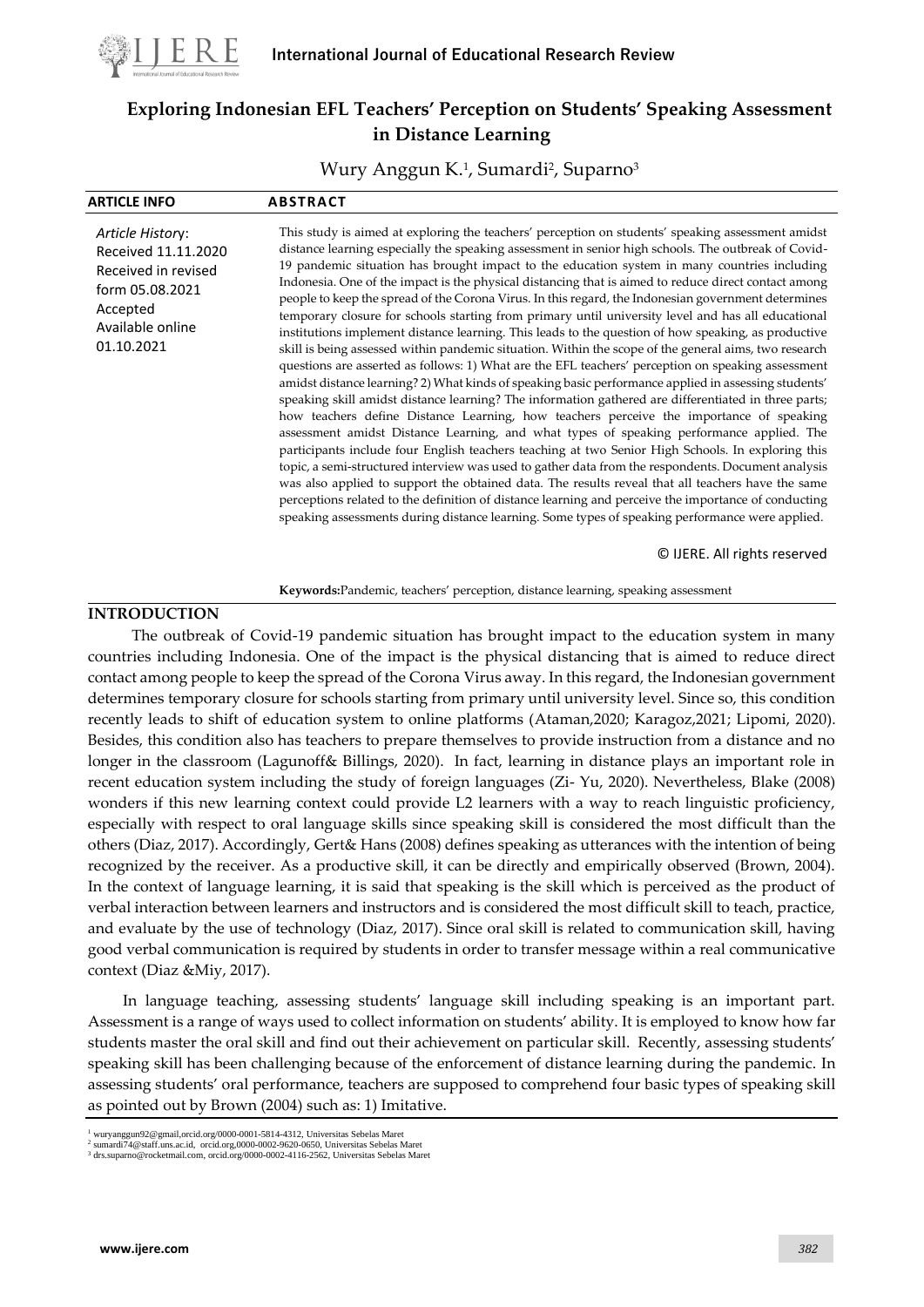This skill is simply done by imitating a word or a phrase or sentence. 2) Intensive. This skill is related to grammatical, phrasal, lexical, or phonological relationship for instance intonation, stress, rhythm, and juncture. Some examples of activities for this skill are response tasks, reading aloud, sentence and dialogue completion, and limited picture-cued tasks. 3) Responsive. This speaking assessment involves interaction and test-comprehension such as very short conversations, standard greetings and small talk, simple requests and comments, and the like. 4) Interactive. It includes multiple participants or more complex exchange of interaction among the speakers. There are two kinds of interactive communication; transactional and interpersonal where each has different purpose. In order to find out the students' achievement or outcome in speaking skill, teachers are supposed to select the appropriate instruments especially in this current distance learning because the quality of assessment influences the students' speaking performance.

The demands on the use of the internet access have been increasing during this distance learning caused by the pandemic situation. The use of the Internet has becomes the crucial indicator to keep the distance learning going (Negash et al., 2008). Moreover, adequate information and communication technology with high-speed internet becomes a demand in making the distance learning becomes more effective (Billing & Lagunoff, 2020). Furthermore, the fulfilment of Online Information Resources brings substantial contribution to the process of distance learning (Oladipo & Okiki, 2020). Respectively, teaching speaking amidst distance learning has become new challenge. Besides the high demands on the use of the internet access, it is also because oral skill, when taught in distance, tends to be weakened. Further stated, speaking practice during distance learning is limited to repetition only and students' progress is rarely followed up on.

However, the process of English teaching and learning in distant cannot be separated from the teachers' decision on what and how assessment is applied. It is commonly called as teachers' perception. Perception significantly influences how teachers think, behave, and do. It is an active process that does not merely involve sets of past events but also what human beings are trying to make meaning of what is going on around and within them (Hartanto, 2010). There are three key aspects of perception as proposed by Walgitu (1993), i.e. cognition, affection, and psychomotor. However, two aspects are used in this research namely the aspect of cognition and psychomotor.

Related to the importance of making decision on what to assess in students' speaking amidst the implementation of distance learning, this research is generally aimed at exploring the teachers' perception on students' speaking assessment amidst distance learning in Senior High Schools. In line with the purpose, the following research questions are determined:

- 1) What are the EFL teachers' perception on speaking assessment amidst distance learning?
- 2) What kinds of speaking performance applied in assessing students' speaking skill amidst distance learning?

## **METHOD**

### **Type of Research**

This is a qualitative research design in the form of case study. Case study describes social phenomena as they occur naturally. This design is used to find out particular case or thing. Interview as well as document analysis were applied for collecting the data. The obtained data from the interview was in the form of interview transcripts. Meanwhile, the document analysis taken from lesson plan was in the form of checklist.

### **Research group**

The respondents of this research involved four English teachers from two Senior High Schools who are aged between 30-40 years old. All respondents are coming from the same ethnics; Javanese. The schools chosen for this research are those located in two different areas. The details about participants are presented in the following table.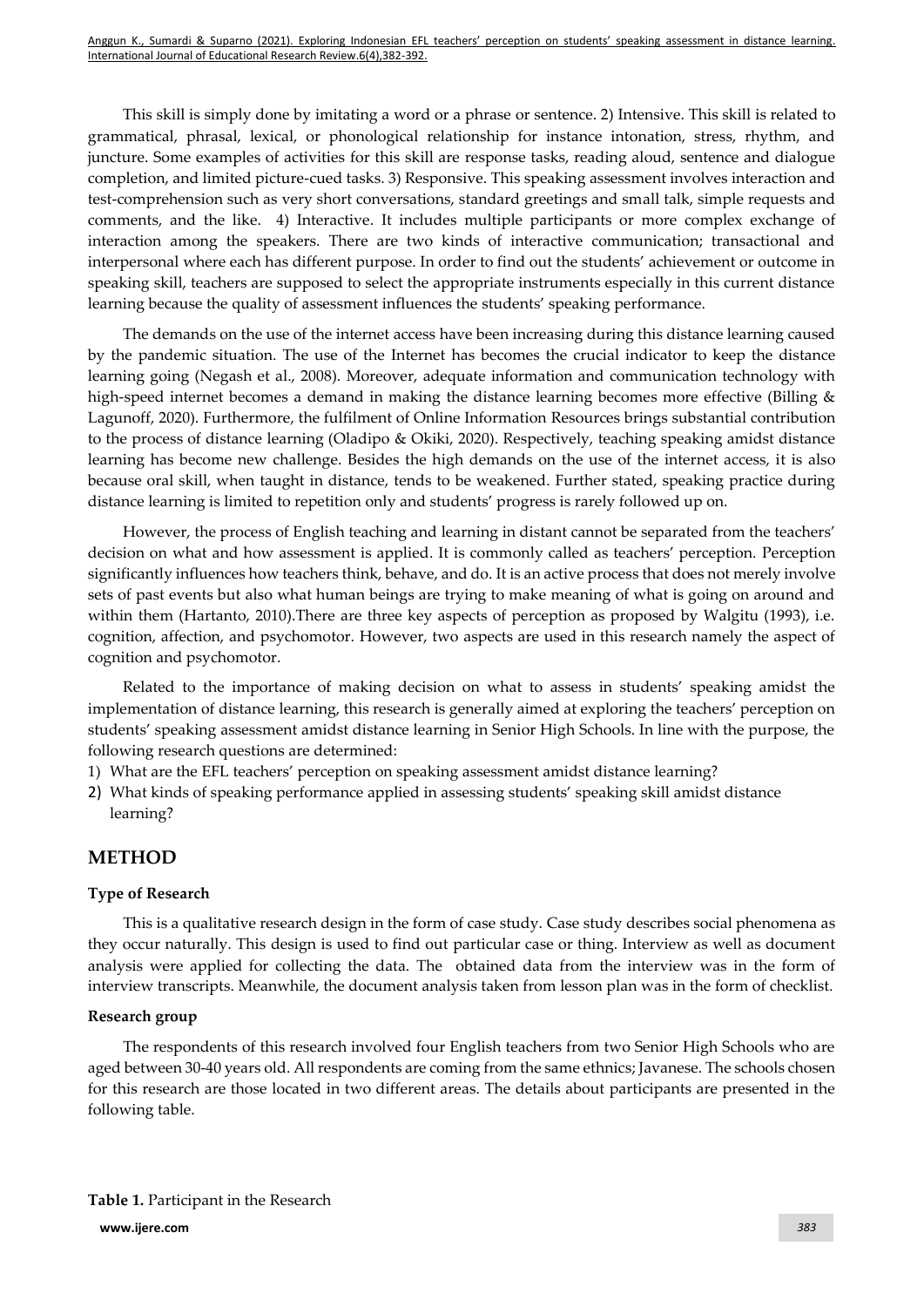| Gender |   |         | School Type | School Area |  |
|--------|---|---------|-------------|-------------|--|
| Male   | З | Public  |             | Rural       |  |
| Female |   | Private |             | Urban       |  |

Besides, document in the form of Lesson Plan as well as scoring rubric was also applied to support the data from the interview.

#### **Data collection tool**

In data collection, the main instrument utilized was an interview guideline adapted from Walgitu (1993) as well as document analysis checklist. The interview was distinguished into two parts based on the aspect of perception: cognition and psychomotor. It was used to seek the answers of these questions namely: how teachers define distance learning, how teachers perceive the importance of speaking assessment amidst distance learning, and types of speaking performance applied. The following is the questions of the interview.

| <b>Aspect of Perception</b> | <b>Questions</b>                                                                                                     |
|-----------------------------|----------------------------------------------------------------------------------------------------------------------|
| Cognition                   | How do you define Distance Learning?<br>To what extent speaking assessment amidst distance learning is<br>important? |

Psychomotor • What kinds of speaking performance do you apply in assessing students' speaking skill amidst distance learning?

For supporting the data form the interview, document analysis checklist was applied as presented in Table 3 as follows.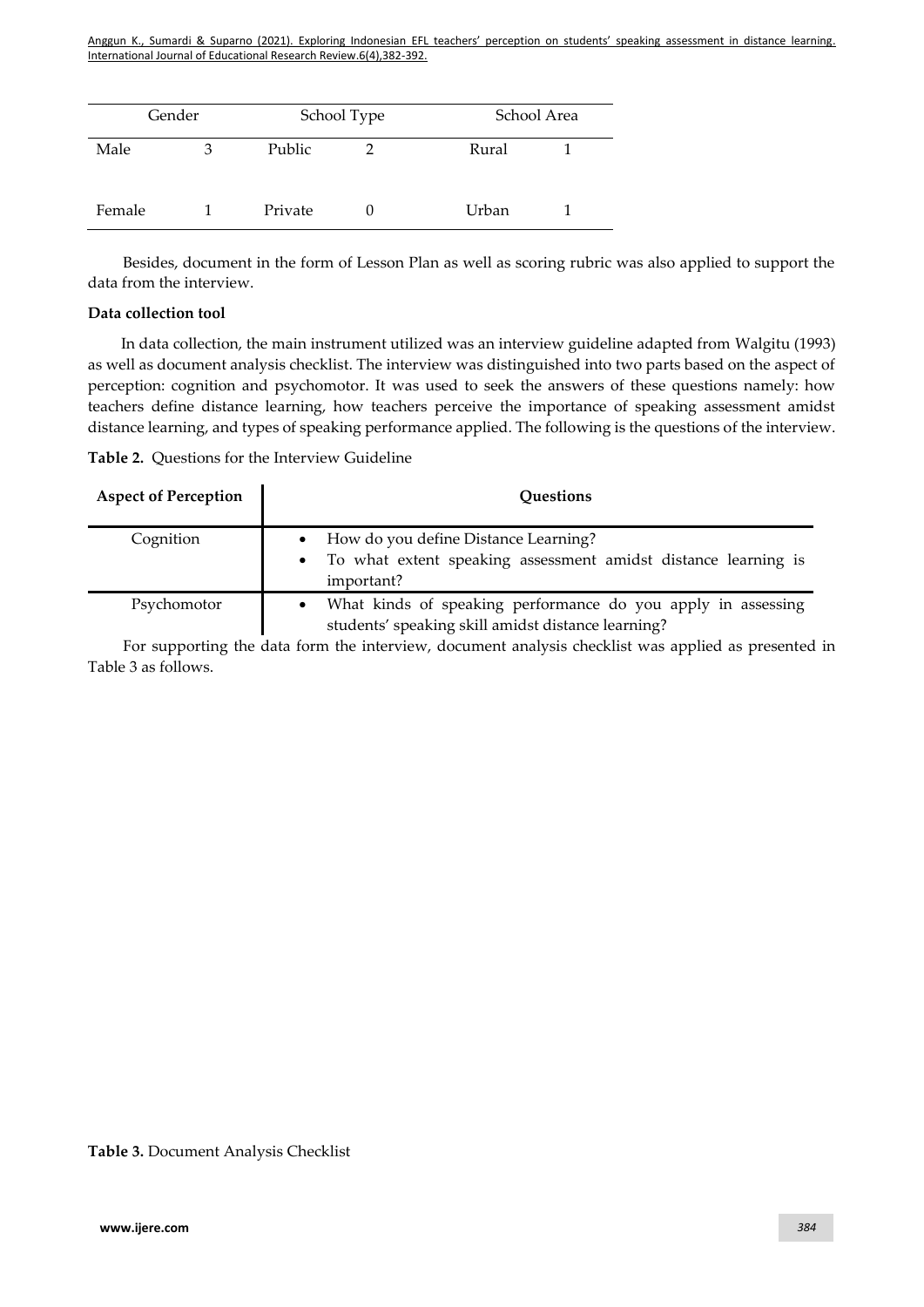| <b>INDICATORS</b>                        | <b>WHAT MIGHT BE SEEN</b><br>IN THE DOCUMENT          | <b>YES</b> | N <sub>O</sub> | <b>FURTHER</b><br><b>NOTES</b> |
|------------------------------------------|-------------------------------------------------------|------------|----------------|--------------------------------|
| Types of Assessment                      | Formative                                             |            |                |                                |
| (Orlando, 2011)                          | Summative                                             |            |                |                                |
|                                          | Diagnostic                                            |            |                |                                |
| Basic types of speaking                  | Imitative                                             |            |                |                                |
| performance                              | Intensive                                             |            |                |                                |
| (Brown, 2001)                            | Responsive                                            |            |                |                                |
|                                          | Interactive                                           |            |                |                                |
|                                          | Extensive                                             |            |                |                                |
| Design of the assessment                 | Word/phrase,/sentence                                 |            |                |                                |
| test                                     | repetition task                                       |            |                |                                |
| (Brown, 2001)                            | Directed response task                                |            |                |                                |
|                                          | Read aloud task                                       |            |                |                                |
|                                          | Sentence<br>dialogue<br>and                           |            |                |                                |
|                                          | completion                                            |            |                |                                |
|                                          | Questions and Answers                                 |            |                |                                |
|                                          | Giving<br>instruction<br>and                          |            |                |                                |
|                                          | direction                                             |            |                |                                |
|                                          | Interview                                             |            |                |                                |
|                                          | Role-play                                             |            |                |                                |
|                                          | Discussion                                            |            |                |                                |
|                                          | Games                                                 |            |                |                                |
|                                          | Oral Presentation                                     |            |                |                                |
|                                          | Picture-cued story telling                            |            |                |                                |
|                                          | Retelling story, news event                           |            |                |                                |
| The aspects of speaking to               | Mechanics (pronunciation,                             |            |                |                                |
| assess(Burkart, 1998)                    | vocabulary, grammar)                                  |            |                |                                |
|                                          | function<br>Language                                  |            |                |                                |
|                                          | (interaction<br>and                                   |            |                |                                |
|                                          | transaction)                                          |            |                |                                |
|                                          | The<br>aspect<br>of<br>social,<br>cultural, and norms |            |                |                                |
| Teaching/learning                        | Teacher resource book                                 |            |                |                                |
| resources used to support                | Students textbook                                     |            |                |                                |
| speaking class<br>the<br>and             | Audiotapes                                            |            |                |                                |
| assessment                               | Videotapes                                            |            |                |                                |
| (modified<br>from<br>Brown,<br>2001:141) | PowerPoint/eBook/pdf file                             |            |                |                                |
|                                          | Website                                               |            |                |                                |

### **Validity and Reliability**

In order to make sure the findings and the interpretations of the study accurate, data validity was conducted. Validity refers to the appropriateness, meaningfulness, and usefulness of the interferences researcher made based on the collected data. Meanwhile, reliability means as the consistency of the inferences over time, location, and circumstances (Fraenkel, 2011). Qualitative research itself has strategies for setting up the authenticity and trustworthiness of a research. Merriam (2015) confirms that *credibility, transferability, dependability*, and *conformability* can be used as substitutes for *internal validity, external validity, reliability*, and *objectivity*.

According to Merriam (2015), internal validity or credibility deals with the question of how research finding matches the reality. Further, it is said that strategy which is considered the best one to prop up the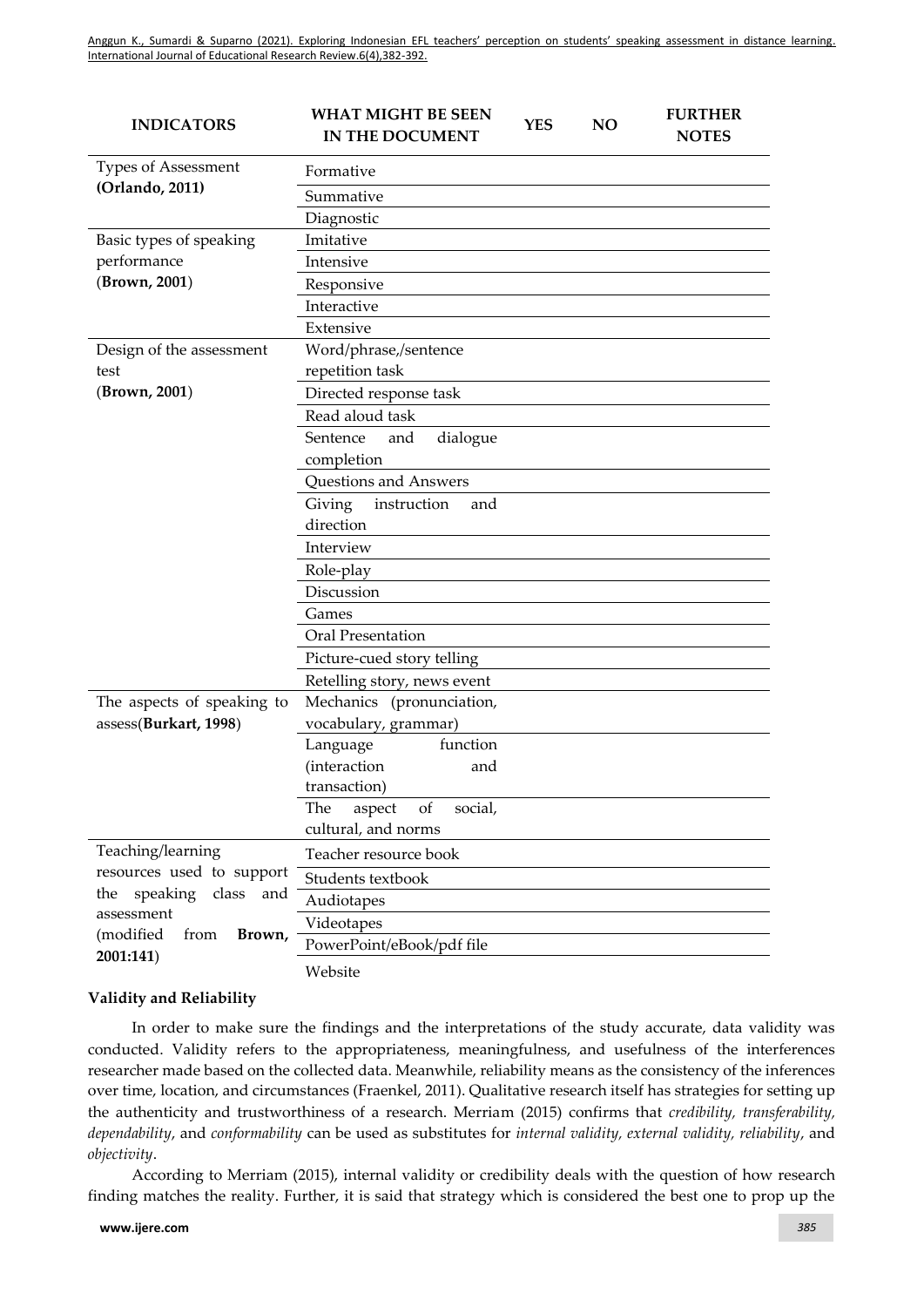internal validity of a study is triangulation. The best known discussion of triangulation is Dezin's (1978) in Merriam (2015), that proposes four types of triangulation such as the use of multiple methods, multiple sources of data, multiple investigators, or multiple theories to confirm the emerging findings. Triangulation is the process of validating evidence from different individuals, types of data, or methods of data collection (Creswell, 2009). Besides, some other sources can also be used as proposed by Gall et al. (2003) such as multiple data-collection methods, data sources analysts, or theories to check the validity of case study findings.

Respectively, multiple methods and sources of data triangulation will be used to check the credibility of data. This research applied triangulation in the type of multiple sources of data such as participants and documents to confirm the findings. The researcher interviews the English teachers to get the data related to teachers' perception on assessing students' speaking skill amidst the distance learning and also students to support the obtained data. Meanwhile, documents such as lesson plan, learning materials, and students' work will also be used to make the data of the research become more valid and clearer. Afterwards, researcher checked the trustworthiness of the data by comparing the data from the interview as well as the documents used. Those multiple data were used to confirm the findings. Moreover, methods in data triangulation were applied to check the data credibility that was done by checking the data to some sources using different methods for instance interview and also documents checking.

### **Data collection technique**

**T**he data in this research were in the form of semi-structured interview and document analysis checklist. The questions of the interview were arranged by adapting the theory proposed by Walgitu (1993).

### **Data analysis**

The next step after collecting the data was to analyzing the obtained data using data analysis method of qualitative research as recommended by Miles & Huberman (2014). The method includes three flows of activity such as (1) data condensation, (2) data display, and (3) conclusion drawing/verification. Data Condensation is the process of selecting, focusing, simplifying, abstracting, and/or transforming the data which appear in the full body of written-up field notes, interview transcript, documents, and other empirical materials (Miles & Huberman, 2014). It is done with the purpose of making the data becomes stronger. Here, the researcher focuses on the important aspects of the data that gives clear picture and facilitates the researcher to conduct further data collection if necessary. Data Display is was the second major flow of activity. This step includes the process of assembling the compressed information that leads to conclusion drawing and action. Data display helps the researcher to understand what is happening and what to do either analyze further or take an action. Data display might include various types such as graphs, matrices, charts, or networks. Drawing Conclusion is the final step of analyzing the data. It included the process of drawing conclusion. The researcher summarizes and interprets the findings of the research.

## **Results**

This section presents the findings and the interpretation concerning teachers' perception on students' speaking assessment amidst distance learning particularly to seek the information of the two Research Questions. The first one is the result of the interview while the second part is the result of document analysis. a) The Result of the Interview

### **Table 4.** The Result of Interview based on Cognition Aspect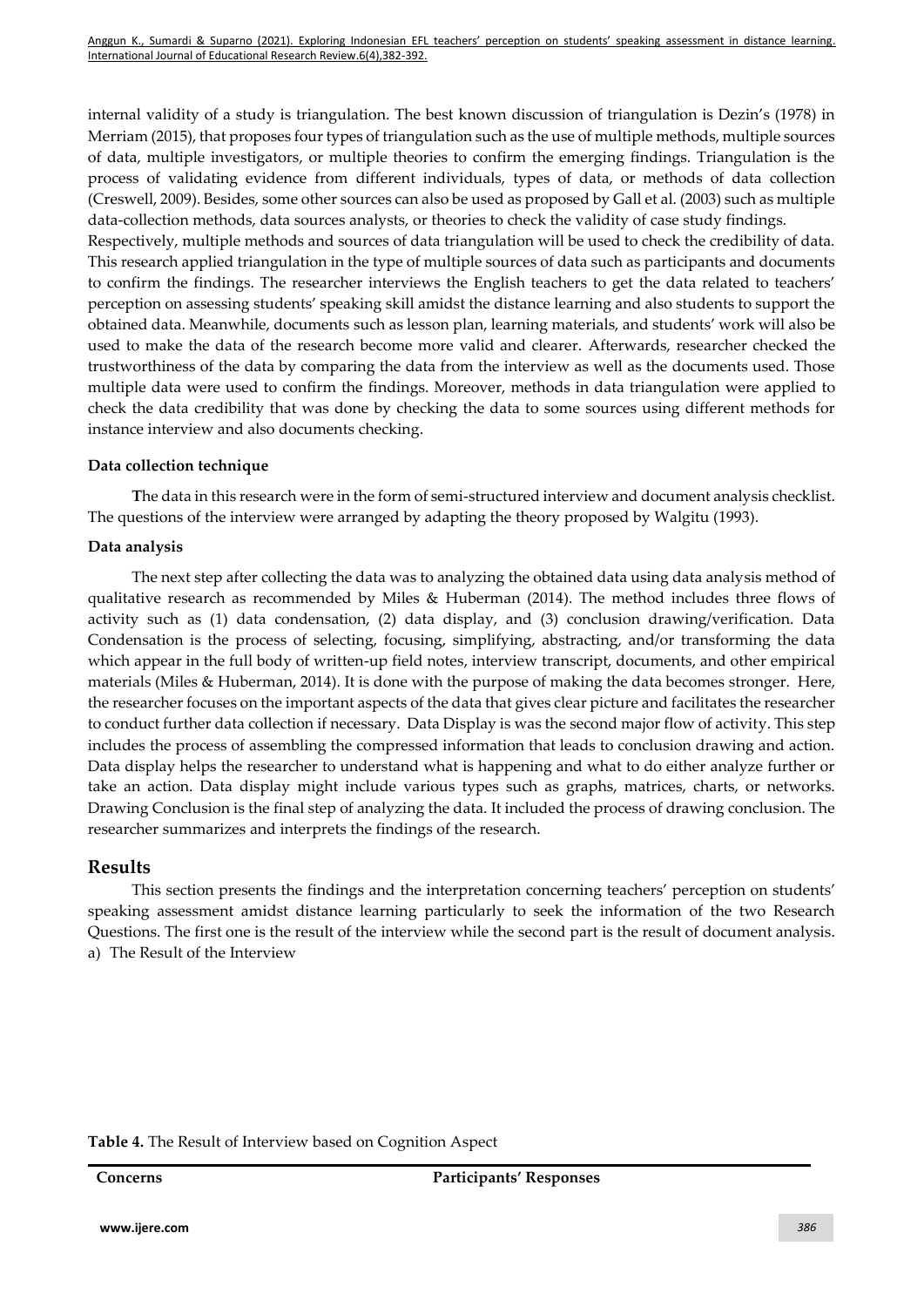|                                                                                                   | R1                                                                                                                                                                                                                                                                                                                                                            | R <sub>2</sub>                                                                                                                                                                                                                                                                                                 | R3                                                                                                                                                                                                                                                                                                                                                                                        | R <sub>4</sub>                                                                                                                                                                                          |
|---------------------------------------------------------------------------------------------------|---------------------------------------------------------------------------------------------------------------------------------------------------------------------------------------------------------------------------------------------------------------------------------------------------------------------------------------------------------------|----------------------------------------------------------------------------------------------------------------------------------------------------------------------------------------------------------------------------------------------------------------------------------------------------------------|-------------------------------------------------------------------------------------------------------------------------------------------------------------------------------------------------------------------------------------------------------------------------------------------------------------------------------------------------------------------------------------------|---------------------------------------------------------------------------------------------------------------------------------------------------------------------------------------------------------|
| do<br>How<br>you define<br><b>Distance</b><br>Learning?                                           | It is the process of<br>teaching<br>and<br>learning<br>where<br>teachers<br>and<br>students are in the<br>different places. In<br>other words, they<br>do not meet each<br>other directly.                                                                                                                                                                    | For me, there is slightly<br>different between in-<br>person and distance<br>learning in the aspect<br>of speaking. In in-<br>person<br>learning,<br>teachers<br>can<br>see<br>directly the students'<br>performance<br>in<br>English,<br>speaking<br>while<br>in<br>distance<br>learning, we cannot.          | Well, the process of<br>distance learning is<br>actually different to<br>in-person<br>process.<br>The difference is that<br>distance<br>learning<br>depends much on the<br>of<br>use<br>teaching<br>media.To<br>summarize, this is the<br>process of teaching<br>where the lesson is<br>delivered by using<br>the internet                                                                | Distance<br>learning refers<br>to the process of<br>independent<br>learning.                                                                                                                            |
| what<br>To<br>extent<br>speaking<br>assessment<br>amidst<br>distance<br>learning is<br>important? | As<br>know,<br>we<br>assessment takes an<br>ultimate role. We<br>formative<br>had<br>assessment to find<br>how<br>far<br>out<br>students<br>understand<br>the<br>materials<br>given.<br>Meanwhile,<br>we<br>conducted<br>summative<br>assessment to<br>see<br>far<br>the<br>how<br>materials<br>are<br>understood<br>by<br>students<br>in<br>one<br>semester. | It is very important. As<br>listed in the Basic<br>Competence, it is said<br>that<br>students<br>are<br>expected to be able to<br>express<br>themselves<br>both in the form of<br>verbal and written. So<br>that, based on the Basic<br>Competence, students'<br>speaking skill can be<br>measured in the end. | It is very important<br>since it is used to<br>how<br>far<br>know<br>students understand<br>the materials given,<br>to know the students'<br>ability, to know the<br>accomplishment<br>of<br>the English language<br>skills, as well as to<br>know the students'<br>weaknesses to decide<br>follow-up action so it<br>becomes<br>the<br>οf<br>measurement<br>making<br>an<br>improvement. | is<br>It<br>surely<br>important.<br>T<br>found<br>some<br>problems<br>regarding<br>the<br>implementation<br>of<br>assessment<br>amidst distance<br>learning since I<br>cannot<br>meet<br>them directly. |

Based on the aspect of cognition, respondents' perception were sought. This includes two points of concerns such as the definition or basic concept of distance learning and the perception on the importance of distance learning within pandemic. The next table presents the results of the interview based on psychomotor aspect.

**Table 5.** The Result of Interview based on Psychomotor Aspect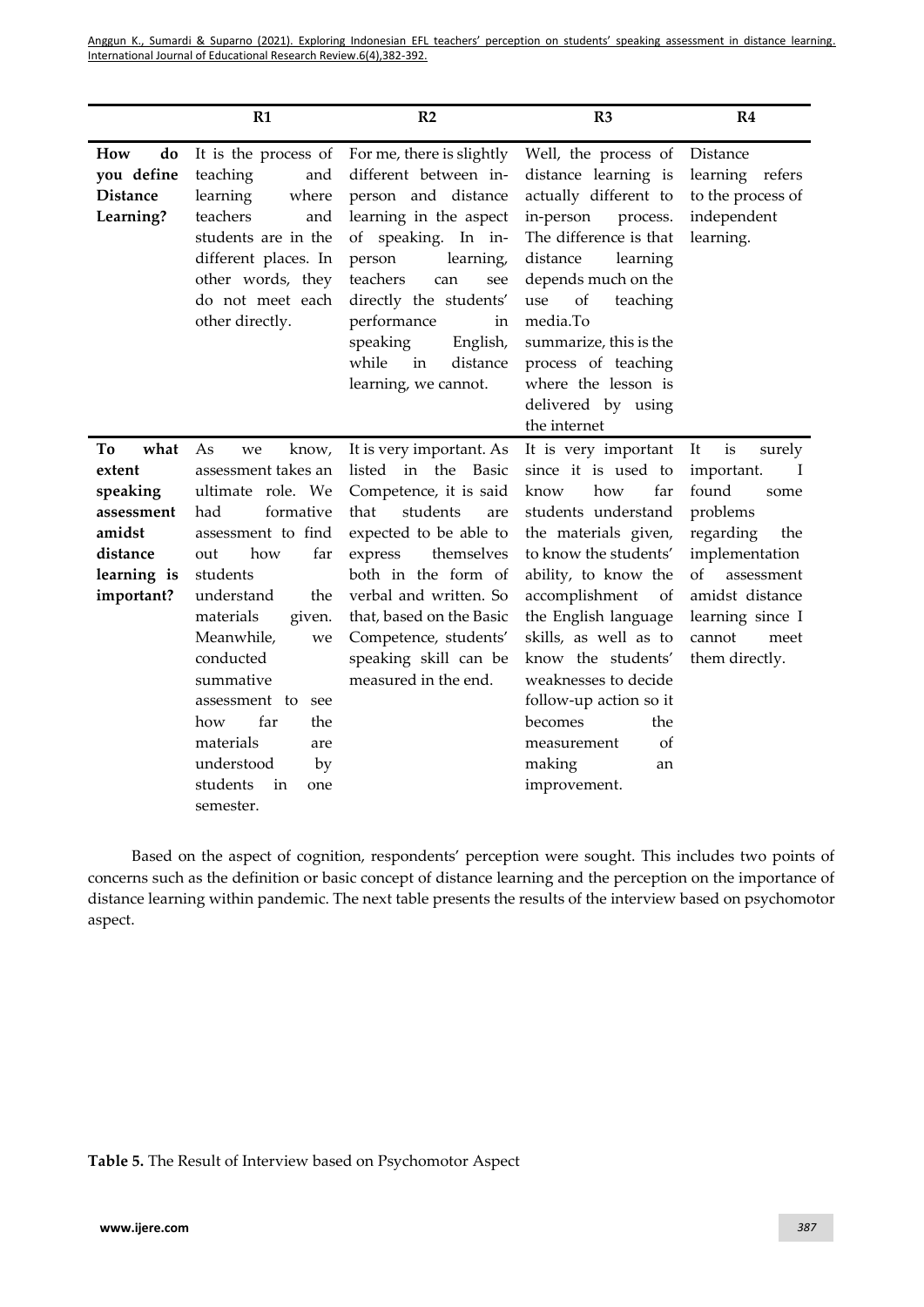|                                                                                                                                            | Participants' Responses                                                                                                                                                                                                                                                                                                                                                                                                                                                                                                                                                                     |                                                                                                                                                                                                                                                                                                                                                                               |                                                                                                                                                                                                                                                                                                                                                                                           |                                                                                                     |
|--------------------------------------------------------------------------------------------------------------------------------------------|---------------------------------------------------------------------------------------------------------------------------------------------------------------------------------------------------------------------------------------------------------------------------------------------------------------------------------------------------------------------------------------------------------------------------------------------------------------------------------------------------------------------------------------------------------------------------------------------|-------------------------------------------------------------------------------------------------------------------------------------------------------------------------------------------------------------------------------------------------------------------------------------------------------------------------------------------------------------------------------|-------------------------------------------------------------------------------------------------------------------------------------------------------------------------------------------------------------------------------------------------------------------------------------------------------------------------------------------------------------------------------------------|-----------------------------------------------------------------------------------------------------|
| Concerns                                                                                                                                   | R1                                                                                                                                                                                                                                                                                                                                                                                                                                                                                                                                                                                          | R2                                                                                                                                                                                                                                                                                                                                                                            | R3                                                                                                                                                                                                                                                                                                                                                                                        | R <sub>4</sub>                                                                                      |
| What kinds<br>of speaking<br>performance<br>do you apply<br>in assessing<br>students'<br>speaking<br>skill amidst<br>distance<br>learning? | For<br>speaking<br>performance, I always<br>consider three things<br>students<br>that<br>are<br>expected to possess; 1)<br>students recognize the<br>of<br>function<br>an<br>expression. It is related<br>to awareness, 2) students<br>understand the intended<br>of<br>meaning<br>an<br>expression. It is related<br>to knowledge, and 3)<br>students are able to<br>apply the expression. It<br>related<br>is<br>to<br>For<br>performance.<br>speaking assessment, I<br>usually ask my students<br>to do speaking practice<br>such as using dialogue<br>and monologue (story<br>telling). | Since it is distance<br>learning, students<br>study from home. I<br>use monologue to<br>express<br>their<br>skill<br>speaking<br>amidst<br>distance<br>learning. I take an<br>example, I asked<br>students<br>my<br>to<br>repeat dialogue of<br>suggestion<br>and<br>conditional<br>topic.<br>So, one student took<br>two roles of speaker<br>utter<br>the<br>to<br>dialogue. | There are three types;<br>by<br>direct<br>first<br>presentation<br>using<br>Google Meet. It will<br>probably take for<br>seconds or minutes.<br>Here, I will see their<br>fluency in speaking<br>practice. Second, by<br>using voice note. So,<br>students record their<br>voice or performance<br>then send it to me, for<br>example singing. The<br>last one, by sending<br>me a video. | Students<br>practice<br>speaking.<br>They<br>send video or audio<br>to me then I give<br>feedbacks. |

The above table shows the results of the interview based on respondents' psychomotor perception. It deals with what speaking performance or activity applied by the teachers in assessing students' oral skill amidst distance learning.

After obtaining raw data of the four participants who were interviewed, the data was then being displayed in order to find out specific answer from the results of the interview. Below is the display of the obtained data.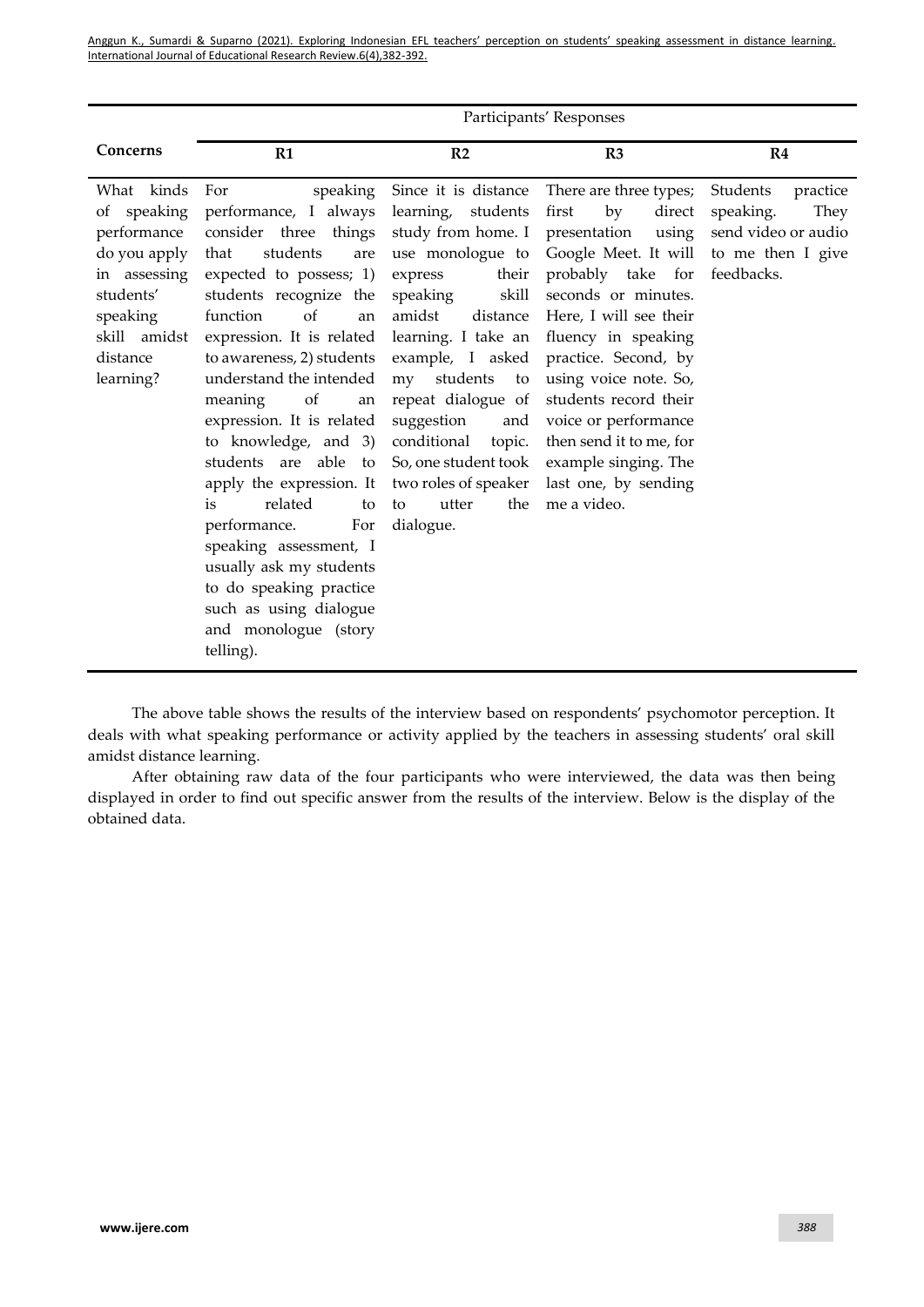|  | Table 6. Display of the Obtained Data |
|--|---------------------------------------|
|--|---------------------------------------|

| Respondents    | <b>Aspects of Perception</b>                                                                                                                                                                                        |                                                                                                                                                                                                                              |                                                                                                                                                                                                                                                        |  |
|----------------|---------------------------------------------------------------------------------------------------------------------------------------------------------------------------------------------------------------------|------------------------------------------------------------------------------------------------------------------------------------------------------------------------------------------------------------------------------|--------------------------------------------------------------------------------------------------------------------------------------------------------------------------------------------------------------------------------------------------------|--|
|                | Cognition                                                                                                                                                                                                           | Psychomotor                                                                                                                                                                                                                  |                                                                                                                                                                                                                                                        |  |
|                | do you define<br>How<br>Distance Learning?                                                                                                                                                                          | To what extent speaking<br>assessment amidst distance<br>learning is important?                                                                                                                                              | What<br>kinds<br>of<br>speaking<br>performance do you apply in<br>assessing students' speaking<br>skill amidst distance learning?                                                                                                                      |  |
| R1             | DL is the process of<br>teaching and learning<br>teachers<br>where<br>and<br>students are in different<br>places.                                                                                                   | It takes an ultimate role. By<br>doing assessment, we can see<br>any feedbacks as well as<br>reflection to do to the future.                                                                                                 | Students do speaking practice<br>such as using dialogue and<br>monologue, story telling, and<br>introducing themselves using<br>video recording and send it to<br>Google Classroom platform.                                                           |  |
| R2             | DL is the process of<br>learning independently<br>at home.                                                                                                                                                          | It is very important.                                                                                                                                                                                                        | Using monologue to express<br>students' speaking skill for<br>example, asked students to<br>repeat dialogue of suggestion<br>and conditional topic. So, one<br>student took two roles of<br>speaker to utter the dialogue.                             |  |
| R <sub>3</sub> | It is the process of<br>teaching and learning<br>which<br>is<br>actually<br>different to in-person<br>process where depends<br>much on the use of<br>teaching and<br>learning<br>media<br>such<br>as<br>technology. | It is very crucial since it is<br>used to<br>know<br>how<br>far<br>students<br>understand<br>the<br>materials given, to know the<br>students' ability, to know the<br>accomplishment<br>the<br>Οf<br>English language skills | Students<br>direct<br>practice<br>presentation using<br>Google<br>Meet. Second, by using voice<br>note. So, students record their<br>voice or performance then<br>send it to the teacher, for<br>example singing. The last one,<br>by sending a video. |  |
| R4             | Distance learning refers<br>of<br>the<br>process<br>to<br>independent learning.                                                                                                                                     | It is surely important.                                                                                                                                                                                                      | Students practice speaking,<br>for example singing. They<br>send video or audio to the<br>teacher then teacher gives<br>feedbacks.                                                                                                                     |  |

b) The Result of the Document Analysis

Data related to teachers' perception on assessing students' speaking skill is also obtained from the document analysis in the form of lesson plan. The result of the analysis of lesson plan in three different topics is summarized below.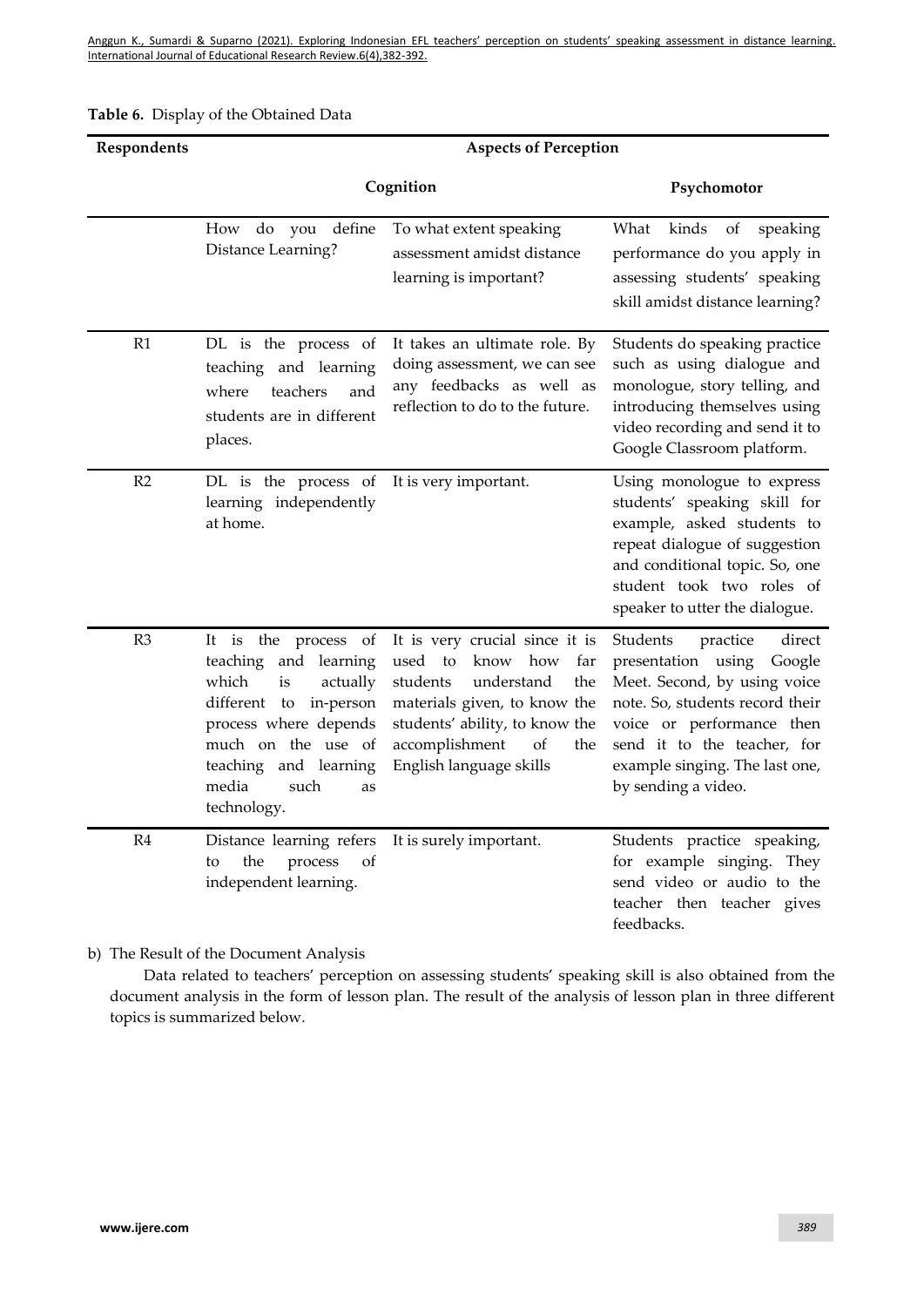**Table 7.** Document Analysis Checklist

| <b>INDICATORS</b>                                               | <b>WHAT MIGHT BE SEEN IN</b><br>THE DOCUMENT         | <b>YES</b> |
|-----------------------------------------------------------------|------------------------------------------------------|------------|
| <b>Types of Assessment</b><br>(Orlando, 2011)                   | Formative                                            | $\sqrt{}$  |
|                                                                 | Summative                                            | $\sqrt{}$  |
| Basic types of speaking performance<br>(Brown, 2001)            | Imitative                                            | J          |
|                                                                 | Intensive                                            |            |
|                                                                 | Responsive                                           |            |
|                                                                 | Interactive                                          |            |
|                                                                 | Extensive                                            | $\sqrt{}$  |
| Design of the assessment test<br>(Brown, 2001)                  | Word/phrase/sentence<br>repetition<br>task           | V          |
|                                                                 | Read aloud task                                      | $\sqrt{}$  |
|                                                                 | Oral Presentation                                    | V          |
|                                                                 | Retelling story                                      |            |
| The<br>of<br>aspects<br>speaking<br>to<br>assess(Burkart, 1998) | Mechanics<br>(pronunciation,<br>vocabulary, grammar) | $\sqrt{}$  |
|                                                                 | Language function (interaction and<br>transaction)   | $\sqrt{ }$ |
| Teaching/learning resources used to                             | Teacher resource book                                |            |
| support the speaking class and<br>assessment                    | Students textbook                                    | $\sqrt{}$  |
| (modified from Brown, 2001:141)                                 | Audiotapes                                           |            |
|                                                                 | Videotapes                                           | $\sqrt{ }$ |
|                                                                 | PowerPoint/eBook/pdf file                            | $\sqrt{}$  |
|                                                                 | Website                                              | $\sqrt{}$  |

The table above shows the results of the document analysis in the form of checklist. The documents used in this research are lesson plan and scoring rubric for speaking skill. Three topics were taken namely: Introduction, Conditional and Suggestion, and Song Lyric. This is used is to support the data from the interview. Several points were highlighted such as kind of the assessment, what basic type of the speaking performance for speaking assessment applied by the teachers, design of the assessment test, aspects of speaking to be assessed, and the teaching and learning resources utilized to support the process of teaching and learning in distant.

### **Conclusion, Discussion, and Suggestions**

The findings of the interview reveal the importance of speaking assessment amidst distance learning for students. Participants' view related to the concept of Distance Learning is nearly the same. Even though its implementation in Indonesia seems new, they have the same sight on distance learning. In defining distance learning, all participants see that distance learning is different to in-person teaching and learning. Distance Learning occurswhen teachers and students are in different places. Besides, they also view that there is no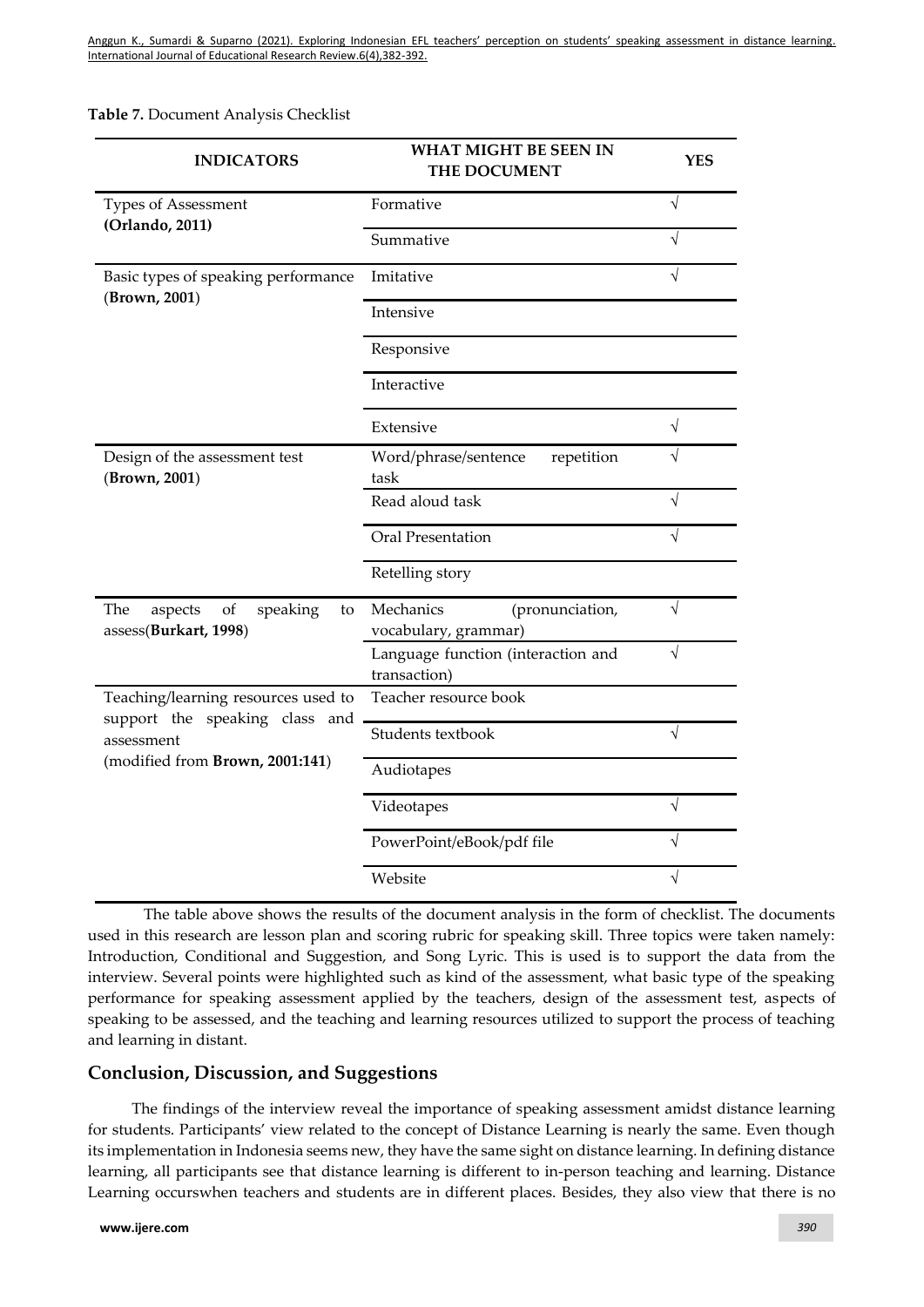face-to-face interaction between them. This process gets the students to study independently at home. The use of digital information and communication technology is a demand during this process. The concept of Distance Learning that is viewed by the participants confirms the characteristics of distance learning as mentioned by some experts for example according to an article of UoP (2020). It is said there are three basic features of distance learning; location, interaction, and intention. In terms of location, the process of teaching and learning in distance learning does not occur in regular classroom. However, where distance learning process takes places becomes more flexible for both teacher and students. Regarding the interaction aspect, expert stated that distance learning does not include in-person interaction between teachers and students. Related to intention, instructions become so important. Besides, distance learning is also seen as the process that depends much on the use of online teaching and learning resources such as interactive video, email, etc. as explained by Oladipo & Okiki (2020).

All participants perceive that speaking assessment is significant to conduct during distance learning although the time allocation is limited. It is to see that speaking assessment is very important in teaching and learning process either in in-person or distance learning since it is used to know how far students master the lesson especially in the form of verbal language. Besides, it is also used to help the teachers to decide what action to take for the forthcoming teaching and learning process.

Related to the forms of activity that is used by teachers in assessing their students' speaking skill amidst distance learning, there are some mentioned by the teachers. Those , referring to the examples of speaking performance as proposed by Brown (2001) are such as: a) intensive speaking in the form of reading dialogue aloud and singing practice, and b) extensive speaking in the form of self-introduction, storytelling and presentation.

The obtained data is also supported by the result of the document analysis. The document used is in the form of lesson plan as well as speaking scoring rubric. There are three topics of the lesson plan taken; Introduction, Conditional and Suggestion, and Song Lyric. The data is divided into five parts. Related to type of the assessment, it is showed that assessment used by the teachers are formative and summative. Formative assessment is used to find out students' ability in every topic of lesson while the summative assessment helps teachers to find out the students' ability in the whole semester. Regarding the basic types of speaking performance, teachers use intensive and extensive speaking. These are based on the types of basic speaking proposed by Brown (2001). Intensive speaking activity is in the form of sentence repetition and read dialogue aloud for instance in conditional and suggestion topic. Meanwhile, the extensive speaking activity is realized in the form of oral presentation for example in self-introduction and song. In terms of the aspects of speaking to be assessed, there two aspects to highlight. First, mechanics. It consists of pronunciation, vocabulary, and grammar. Second, language function that comprises interaction and transaction. Those aspects stated in the scoring rubric are the basis that teachers used to measure the students' oral skill. To support the process of teaching and learning in distant, teachers used several kinds of resources such as students' textbook, videotapes, E-book, and website. Since the use of the internet was highly demanded, teachers used minimal printed sources except students' textbook published by the Ministry of Education of Republic of Indonesia. To help the process of teaching and learning run more effectively, students are required to prepare the lesson previously before joining the online meting via Google Meet.

Based on this study, researcher concluded that the way teachers perceive, especially referring to the two aspects of perception about the concept of Distance Learning as well as the importance of conducting speaking assessment amidst distance learning influences their actions and decision of what kinds of speaking performances apply within the process of teaching and learning during this pandemic situation. Further said, the use of digital technology was a demand in order to keep the distance learning going.

As one of its limitation, this research involved a small sample of teachers. Further study is recommended to deal with a larger sample of teachers to support and obtain more rigorous data. Moreover, investigation of teachers' perception should be conducted in seeking the whole aspects of perceptions such as cognition, affection, and psychomotor.

#### **REFERENCES**